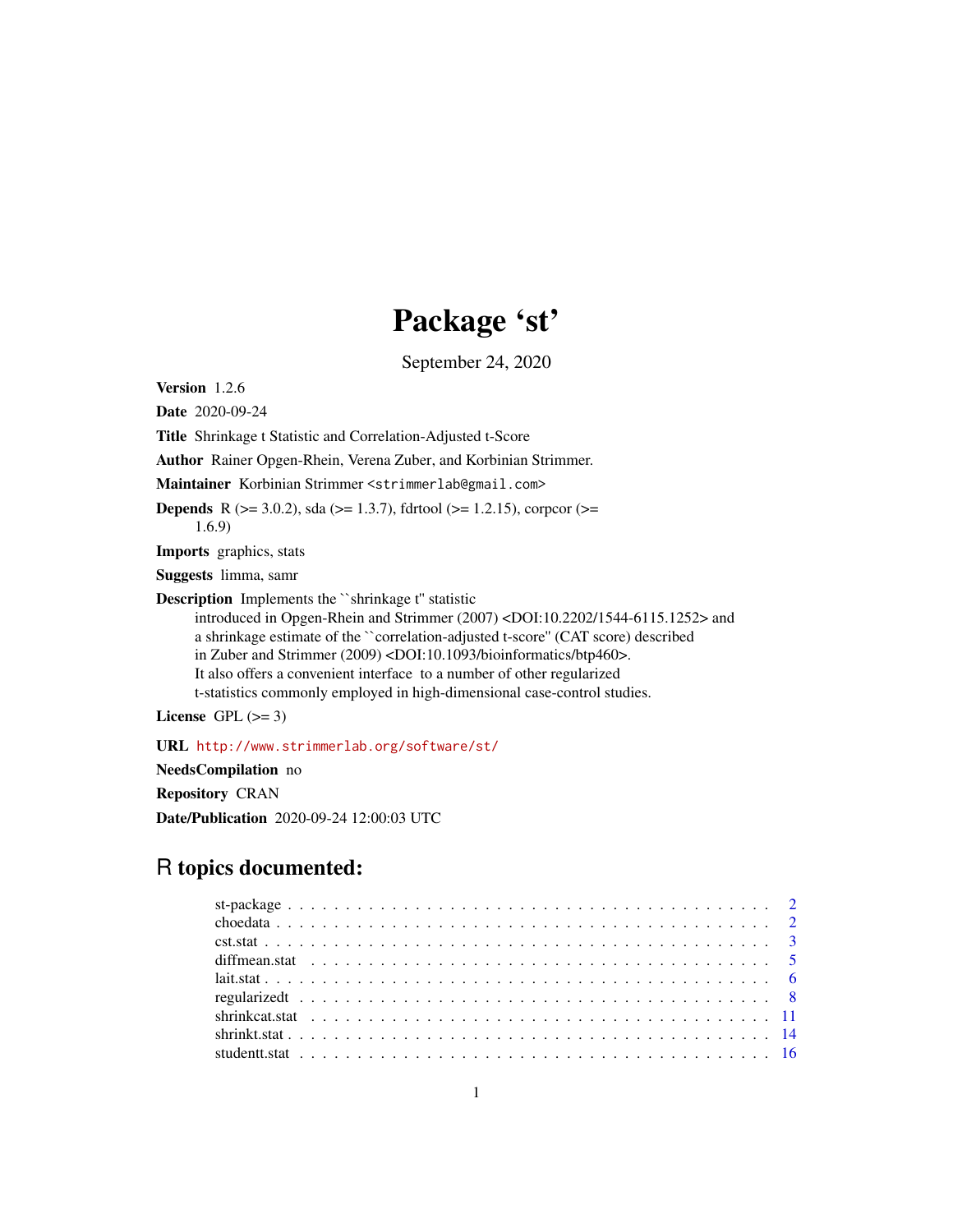#### <span id="page-1-0"></span>2 choedata

#### **Index** 2008 **[18](#page-17-0)**

st-package *The st package*

#### Description

This package implements the "shrinkage t" statistic described in Opgen-Rhein and Strimmer (2007) and a shrinkage estimate of the "correlation-adjusted t-score" (cat score) introduced in Zuber and Strimmer (2009). It also offers a convenient interface to a number of other regularized t-statistics commonly employed in high-dimensional case-control studies.

### Author(s)

Rainer Opgen-Rhein, Verena Zuber, and Korbinian Strimmer (<http://www.strimmerlab.org/>)

#### References

See website: <http://www.strimmerlab.org/software/st/>

# See Also

[shrinkt.stat](#page-13-1), [shrinkcat.stat](#page-10-1), [studentt.stat](#page-15-1), [modt.stat](#page-7-1), [cst.stat](#page-2-1), [lait.stat](#page-5-1).

choedata *A Subset of the Choe et al. (2005) "Golden Spike" Experiment*

# Description

These data are expression levels for a subset of the genes investigated in the Choe et al. (2005) "Golden Spike" Affymetrix case-control experiment.

From the original data the 2,535 probe sets for *spike-ins with ratio 1:1 were removed*, leaving in total 11,475 genes with 3 replicates per group, and 1,331 known differentially expressed genes.

#### Usage

data(choedata)

#### Format

choe2.mat is a matrix of dimension 6 times 11,475. It contains the samples in its rows and the genes in its columns.

choe2.L describes the case control-structure of the experiment, and choe2.degenes indicates the known differentially expressed genes. choe2.symbol.name, choe2.probe.name, and choe2.mapping provide additional information on the investigated genes.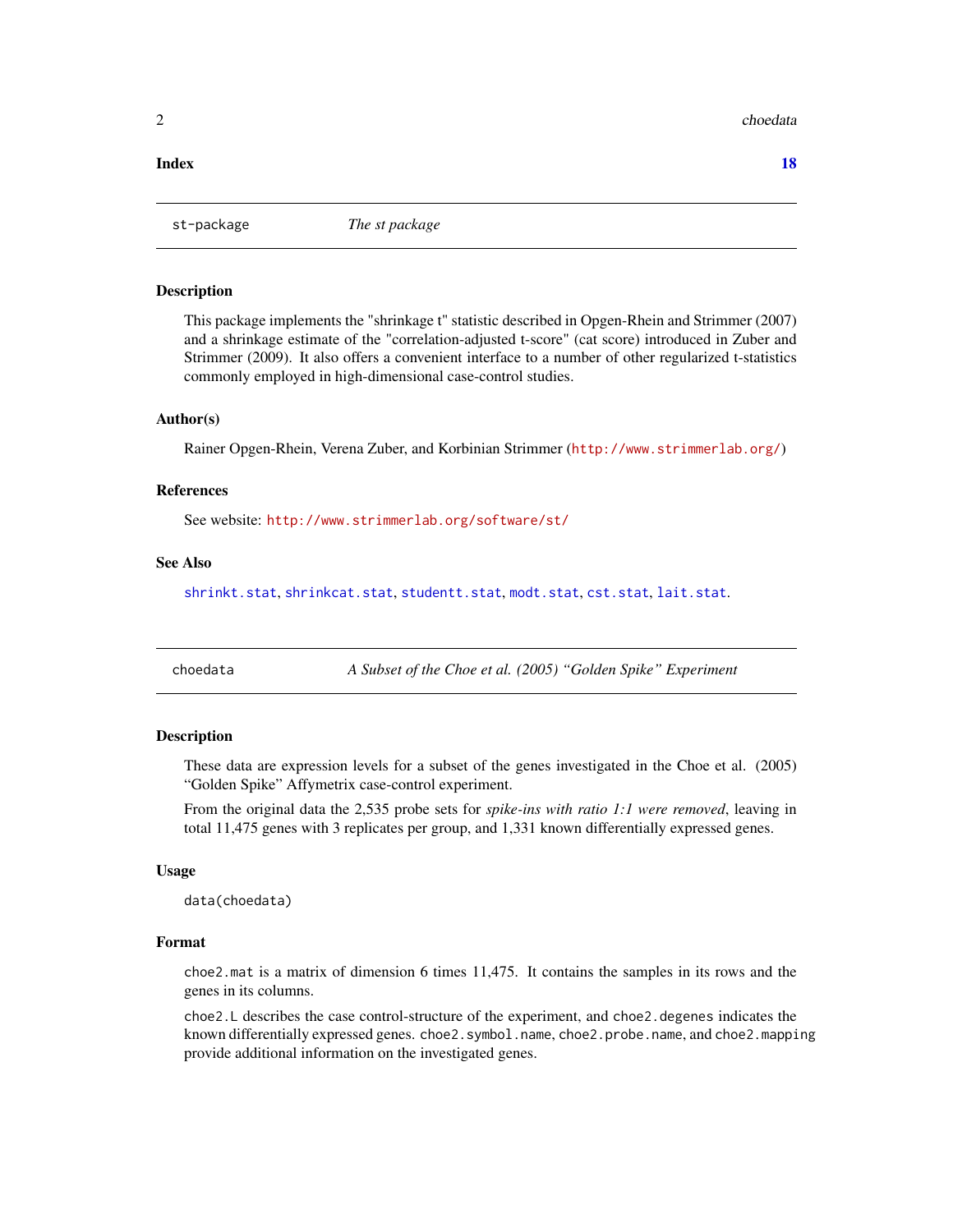#### <span id="page-2-0"></span>cst.stat 3

# References

Choe, S. E., M. Boutros, A. M. Michelson, G. M. Church, and M. ~S. Halfon. 2005. Preferred analysis methods for Affymetrix GeneChips revealed by a wholly defined control data set. *Genome Biology* 6, R16.

# Examples

```
# load st library
library("st")
# load data set
data(choedata)
# 6 samples, 11,475 genes
dim(choe2.mat)
# two groups (case vs. control
choe2.L
# 1,331 differentially expressed genes
sum(choe2.degenes)
# further information on genes
choe2.symbol.name
choe2.probe.name
```
choe2.mapping

<span id="page-2-1"></span>cst.stat *Correlation-Shared t-Statistic*

# Description

shrinkcat.stat and shrinkcat.fun compute the "correlation-shared" t-statistic of Tibshirani and Wassermann (2006).

#### Usage

```
cst.stat(X, L, verbose=TRUE)
cst.fun(L, verbose=TRUE)
```
#### Arguments

|         | data matrix. Note that the <i>columns</i> correspond to variables ("genes") and the<br><i>rows</i> to samples. |
|---------|----------------------------------------------------------------------------------------------------------------|
|         | vector with class labels for the two groups.                                                                   |
| verbose | print out some (more or less useful) information during computation.                                           |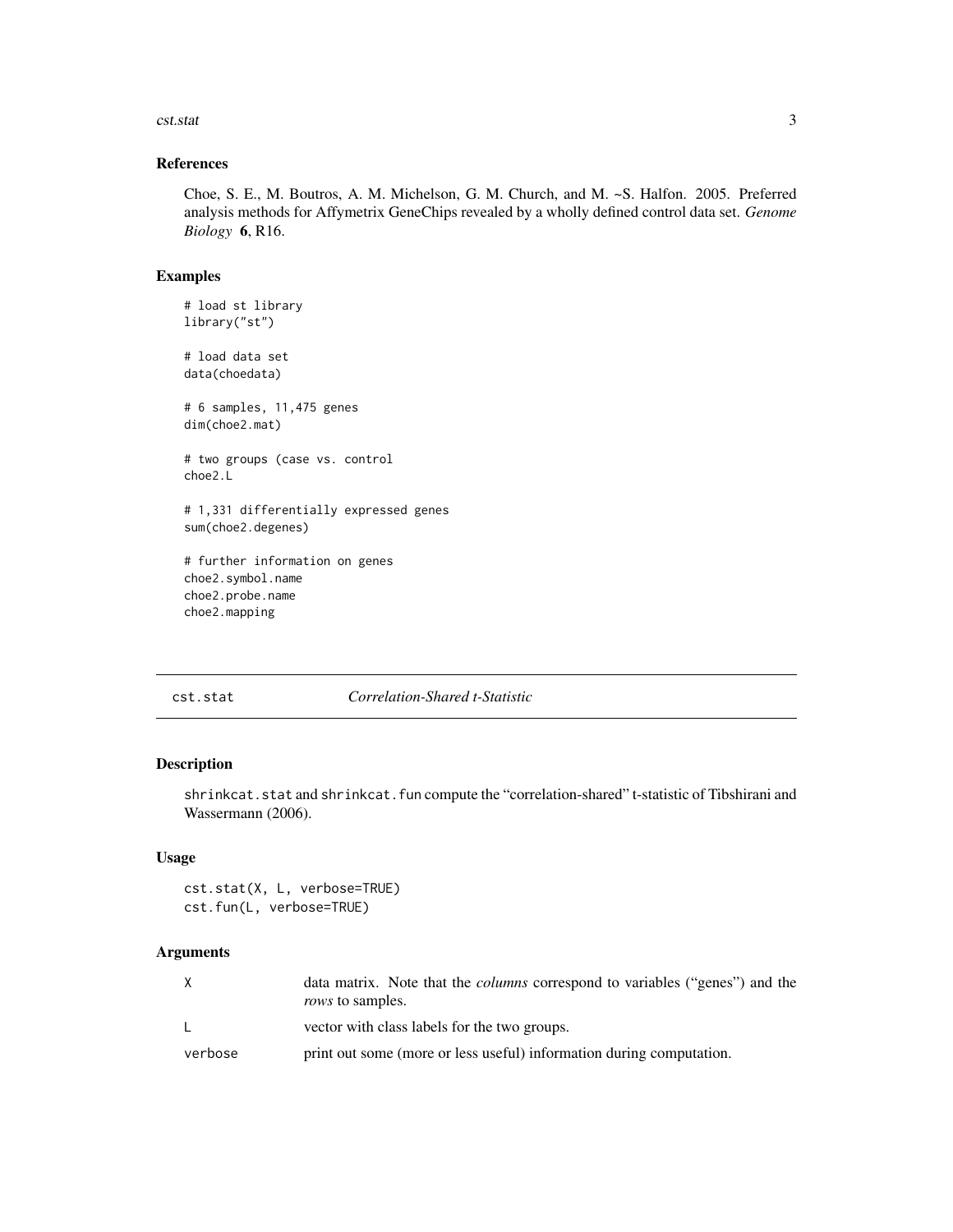# <span id="page-3-0"></span>Details

The correlation-shared t-statistic for a gene is computed as the average of t-scores correlated with that gene. For mathematical details see Tibshirani and Wasserman (2006).

#### Value

cst.stat returns a vector containing correlation-shared t-statistic for each variable/gene.

The corresponding cst.fun functions return a function that computes the correlation-shared tstatistic when applied to a data matrix (this is very useful for simulations).

#### Author(s)

Korbinian Strimmer (<http://www.strimmerlab.org>).

#### References

Tibshirani, R., and L. Wasserman. 2006. Correlation-sharing for detection of differential gene expression. See <https://arxiv.org/abs/math/0608061> for publication details.

#### See Also

[shrinkcat.stat](#page-10-1), [lait.stat](#page-5-1).

```
# load st library
library("st")
# prostate data set
data(singh2002)
X =singh2002$x
L =singh2002$y
dim(X) # 102 6033
length(L) # 102
# correlation shared t statistic
## Not run:
score = cst.start(X, L)idx = order(abs(score), decreasing=TRUE)
idx[1:10]
# [1] 610 1720 364 332 914 3940 4546 1068 579 4331
## End(Not run)
# compared with:
# Student t statistic
score = studentt.stat(X, L)
idx = order(abs(score), decreasing=TRUE)
idx[1:10]
```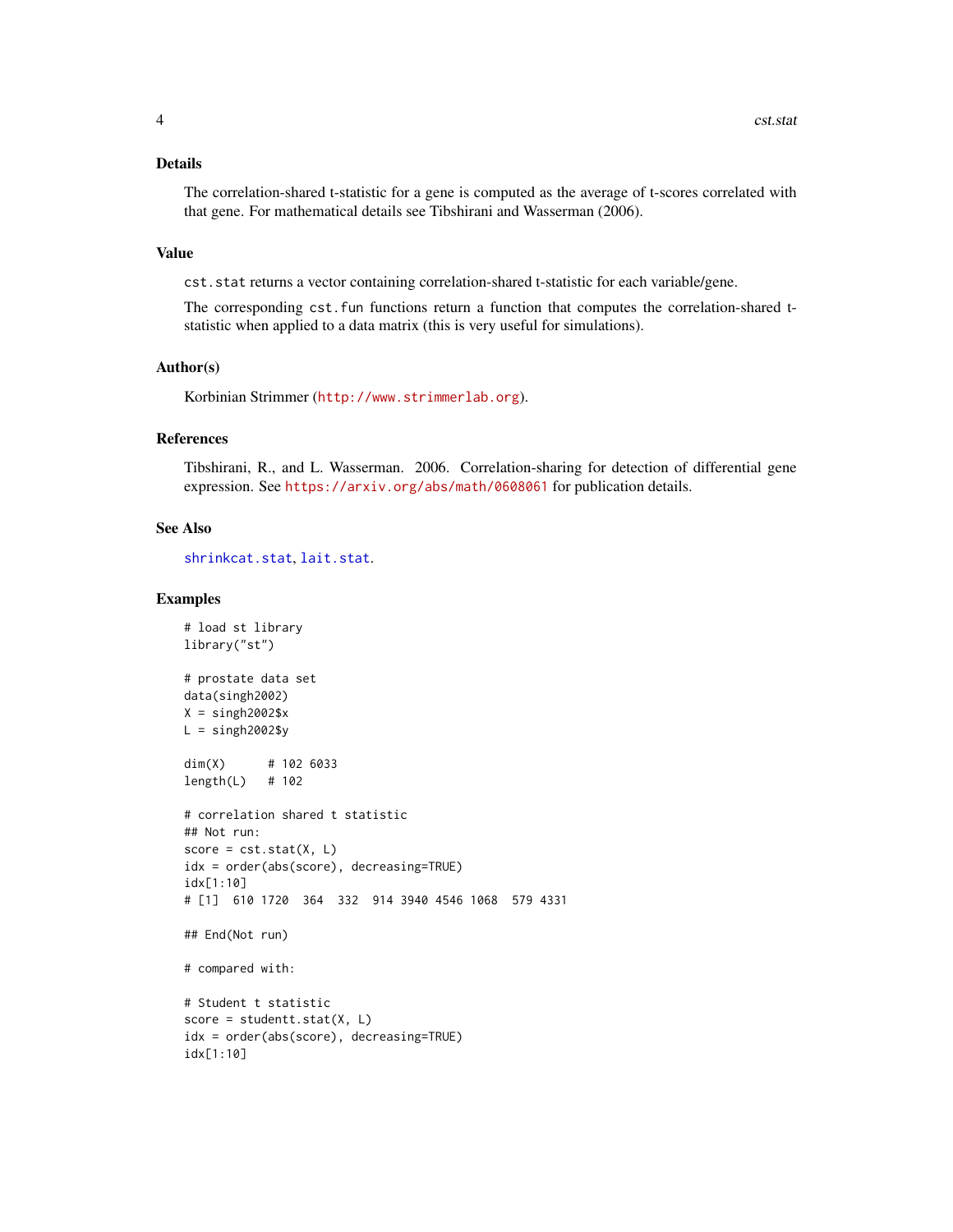#### <span id="page-4-0"></span>diffmean.stat 5

# [1] 610 1720 364 332 914 3940 4546 1068 579 4331

# for the same example using the shrinkage cat score see shrinkcat.stat()

<span id="page-4-1"></span>diffmean.stat *Difference of Means ("Fold Change") and Rank Products Statistic*

#### Description

These function compute the difference of group means ("fold change") and the related rank products statistic of Breitling et al. (2004).

#### Usage

```
diffmean.stat(X, L)
diffmean.fun(L)
rankprod.stat(X, L)
rankprod.fun(L)
```
#### Arguments

| data matrix. Note that the <i>columns</i> correspond to variables ("genes") and the |
|-------------------------------------------------------------------------------------|
| <i>rows</i> to samples.                                                             |
| factor containing class labels for the two groups.                                  |

### Details

diffmean.\* computes the difference of means (i.e. the fold-change for log-transformed data).

rankprod.\* computes the two-sided rank products statistic, i.e. the geometric mean of the ranks of the pairwise absolute mean differences (Breitling et al. 2004). Note that for consistency with the other functions in this package the *complement* of the averaged ranks is returned (i.e. rank 1 becomes  $ncol(X)$ , rank 2 becomes  $ncol(X)-1$ , etc.).

#### Value

The \*.stat functions directly return the respective statistic for each variable.

The corresponding \*.fun functions return a function that produces the respective statistics when applied to a data matrix (this is very useful for simulations).

#### Author(s)

Korbinian Strimmer (<http://www.strimmerlab.org>).

This function is in part based on code from Henry Wirth.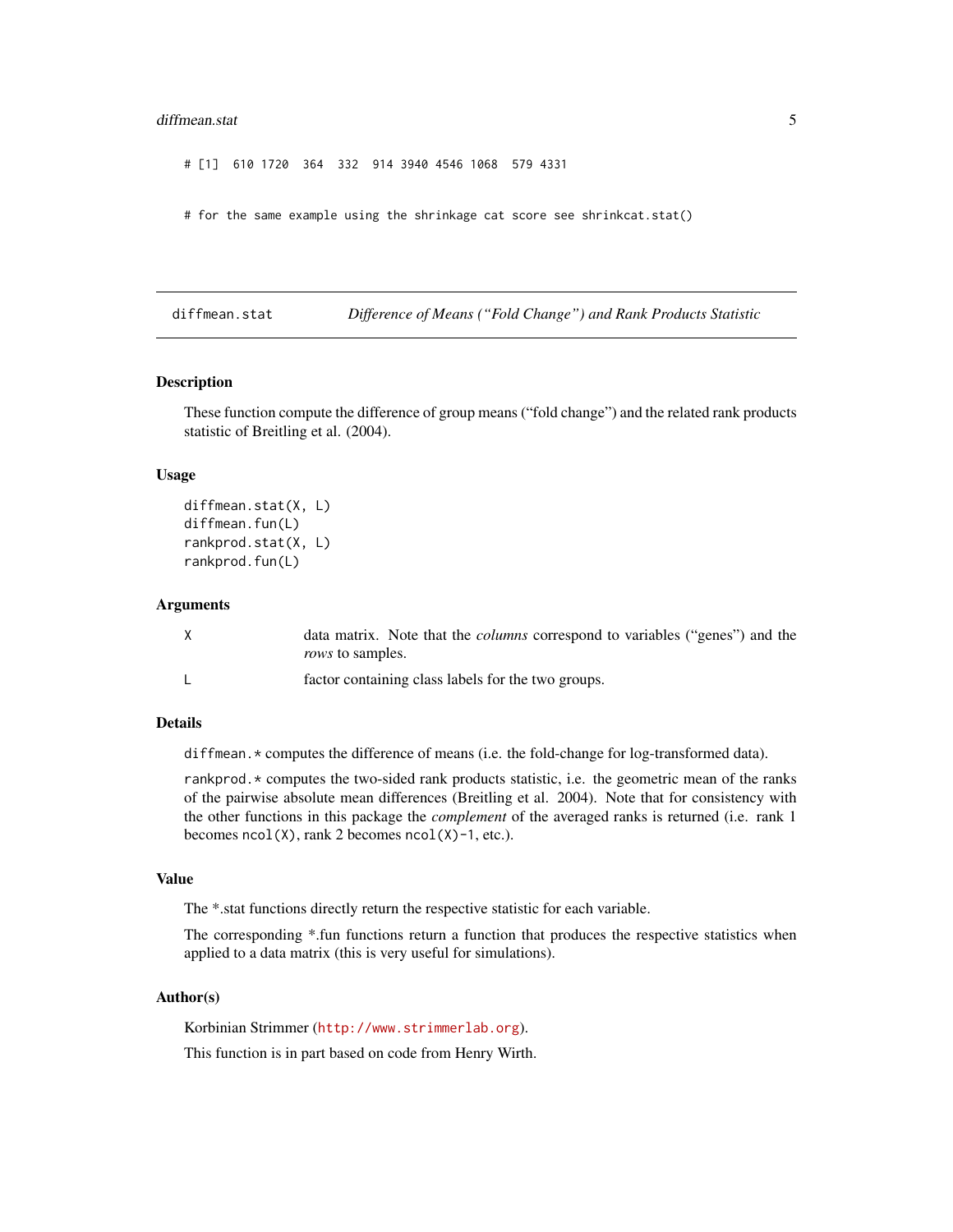#### <span id="page-5-0"></span>References

Breitling, R., et al. 2004. Rank products: a simple, yet powerful, new method to detect differentially regulated genes in replicated microarray experiments. FEBS Letters 573:83-9.

# See Also

[studentt.stat](#page-15-1),[shrinkt.stat](#page-13-1).

#### Examples

```
# load st library
library("st")
# load Choe et al. (2005) data
data(choedata)
X <- choe2.mat
dim(X) # 6 11475
L < - choe2.L\mathbf{L}# L may also contain some real labels
L = c("group 1", "group 1", "group 1", "group 1", "group 2", "group 2", "group 2")# difference of means resp. fold change statistic
score = diffmean.start(X, L)order(abs(score), decreasing=TRUE)[1:10]
# [1] 4790 6620 1022 10979 970 35 2693 5762 5885 2
# two-sided rank products statistic
score = rankprod.start(X, L)order(score, decreasing=TRUE)[1:10]
# [1] 4790 1022 10979 6620 35 2693 970 5762 5885 2
```
<span id="page-5-1"></span>lait.stat *Correlation-Predicted t-Statistic*

#### Description

lait.stat, laicat.fun, and lai.tscore compute the "correlation-predicted" t-statistic of Lai (2008).

#### Usage

```
lait.stat(X, L, f=0.2, verbose=TRUE)
lait.fun(L, f=0.2, verbose=TRUE)
lai.tscore(gene, tscore, corr, f=0.2, plot=FALSE)
```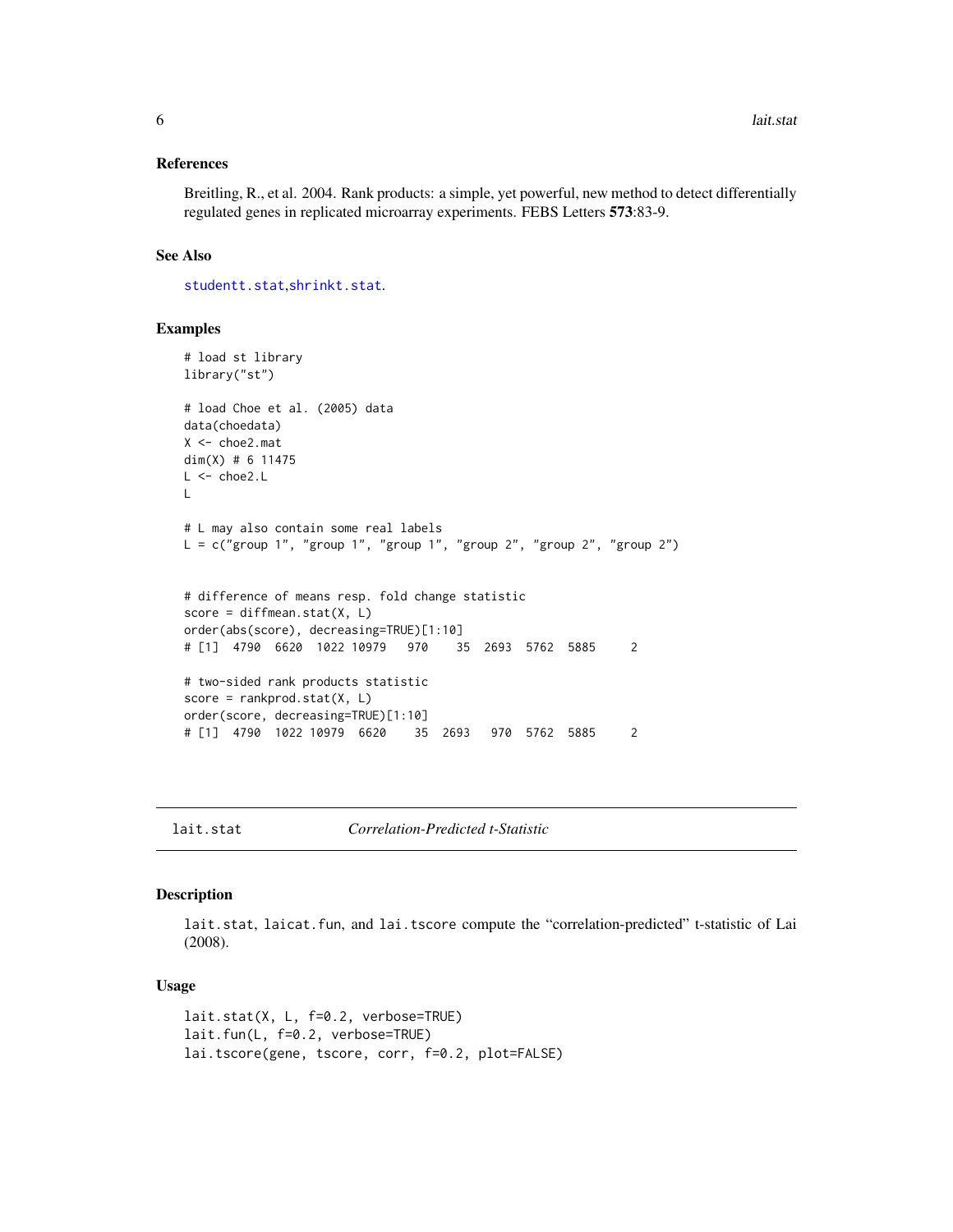#### <span id="page-6-0"></span>lait.stat 7 metatra. Perustiwa 1999 metatra. Perustiwa 1999 metatra. Perustiwa 1999 metatra. Perustiwa 1999 me

#### **Arguments**

| X       | data matrix. Note that the <i>columns</i> correspond to variables ("genes") and the<br><i>rows</i> to samples. |
|---------|----------------------------------------------------------------------------------------------------------------|
|         | vector with class labels for the two groups.                                                                   |
| verbose | print out some (more or less useful) information during computation.                                           |
|         | smoother span used in lowess (default value: 0.2)                                                              |
| gene    | the gene for which the Lai t-score is computed                                                                 |
| tscore  | a vector with t-scores                                                                                         |
| corr    | a matrix containing correlations                                                                               |
| plot    | show scatter plot correlations versus t-scores with predicted t-score                                          |

# Details

The correlation-predicted t-statistic for a gene is the t-score predicted by local linear regression using all other genes. For mathematical details see Lai (2008).

#### Value

lait.stat returns a vector containing correlation-predicted t-statistic for each variable/gene.

The corresponding lait. fun functions return a function that computes the correlation-shared tstatistic when applied to a data matrix (this is very useful for simulations).

The function lai.tscore allows to compute the correlation-predicted t-statistic for a gene given a correlation matrix and a vector of t-statistics.

# Author(s)

Verena Zuber and Korbinian Strimmer (<http://www.strimmerlab.org>).

### References

Lai, Y.. 2008. Genome-wide co-expression based prediction of differential expression. Bioinformatics **24**:666-673.

# See Also

[shrinkcat.stat](#page-10-1), [cst.stat](#page-2-1).

```
# load st library
library("st")
# prostate data set
data(singh2002)
X =singh2002$x
L =singh2002$y
```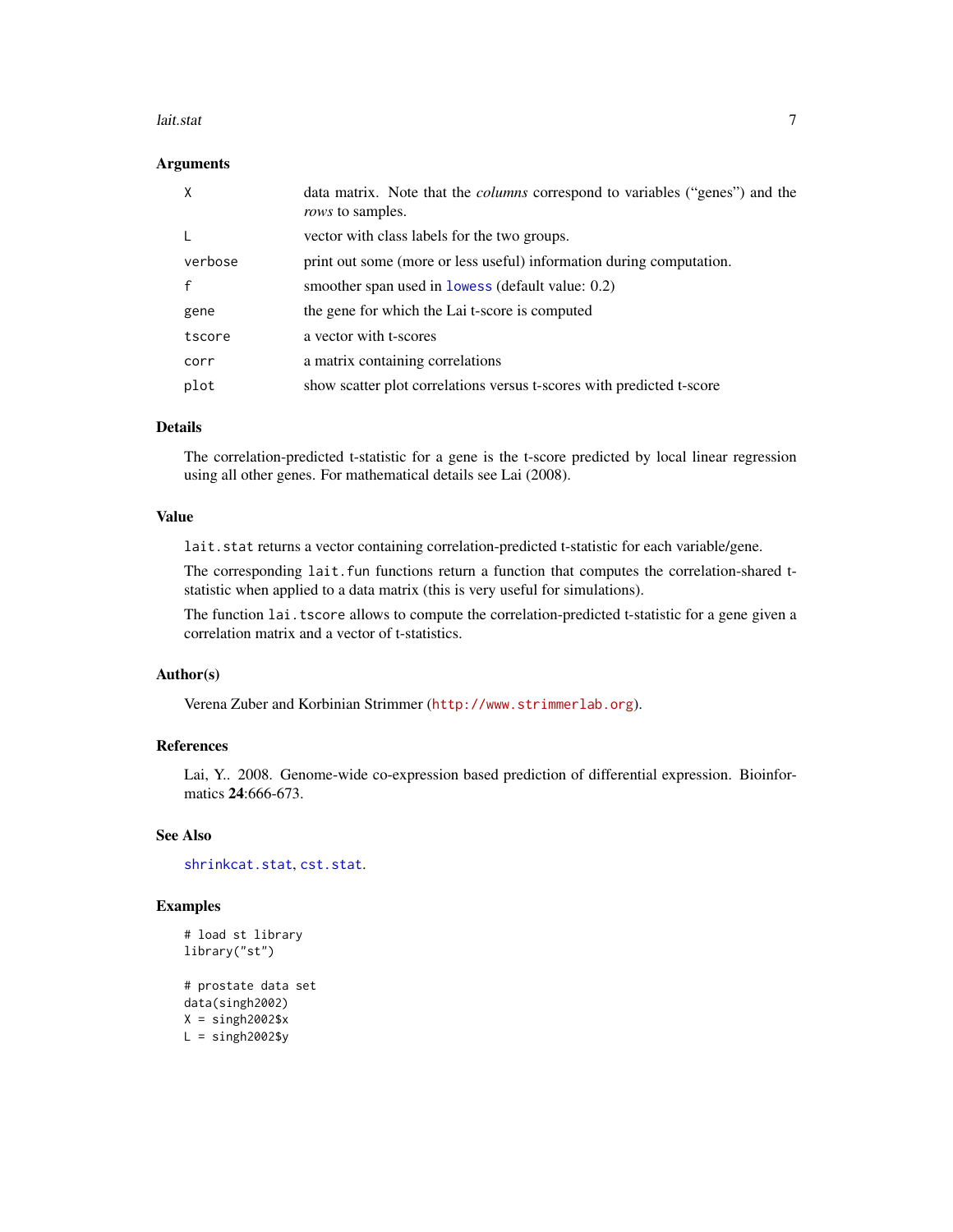# <span id="page-7-0"></span>8 regularizedt

```
dim(X) # 102 6033
length(L) # 102
# compute correlation-predicted t-score for various choices
# of smoothing span
## Not run:
score1 = lait.start(X, L, f=0.1)idx1 = order(abs(score1), decreasing=TRUE)
idx1[1:10]
# 1072 297 1130 4495 4523 4041 1089 955 373 3848
score3 = lait.start(X, L, f=0.3)idx3 = order(abs(score3), decreasing=TRUE)
idx3[1:10]
# 1130 962 1688 1223 583 1118 955 297 698 1219
score5 = lait.start(X, L, f=0.5)idx5 = order(abs(score5), decreasing=TRUE)
idx5[1:10]
# 698 962 1223 1219 739 1172 583 694 3785 3370
score7 = lait.start(X, L, f=0.7)idx7 = order(abs(score7), decreasing=TRUE)
idx7[1:10]
# 698 739 1219 962 3785 725 694 735 3370 1172
# pick the one with highest correlation to Student t score
t = student.start(X, L)cor(t, score1, method="spearman") # 0.4265832
cor(t, score3, method="spearman") # 0.471273
cor(t, score5, method="spearman") # 0.4750564
cor(t, score7, method="spearman") # 0.4666669
# focus on gene 19
t = student.start(X, L)R = cor(centroids(X, L, lambda.var=0, centered.data=TRUE,
             verbose=TRUE)$centered.data)
lai.tscore(gene=19, t, R, f=0.5, plot=TRUE)
## End(Not run)
```
<span id="page-7-1"></span>

regularizedt *Various (Regularized) t Statistics*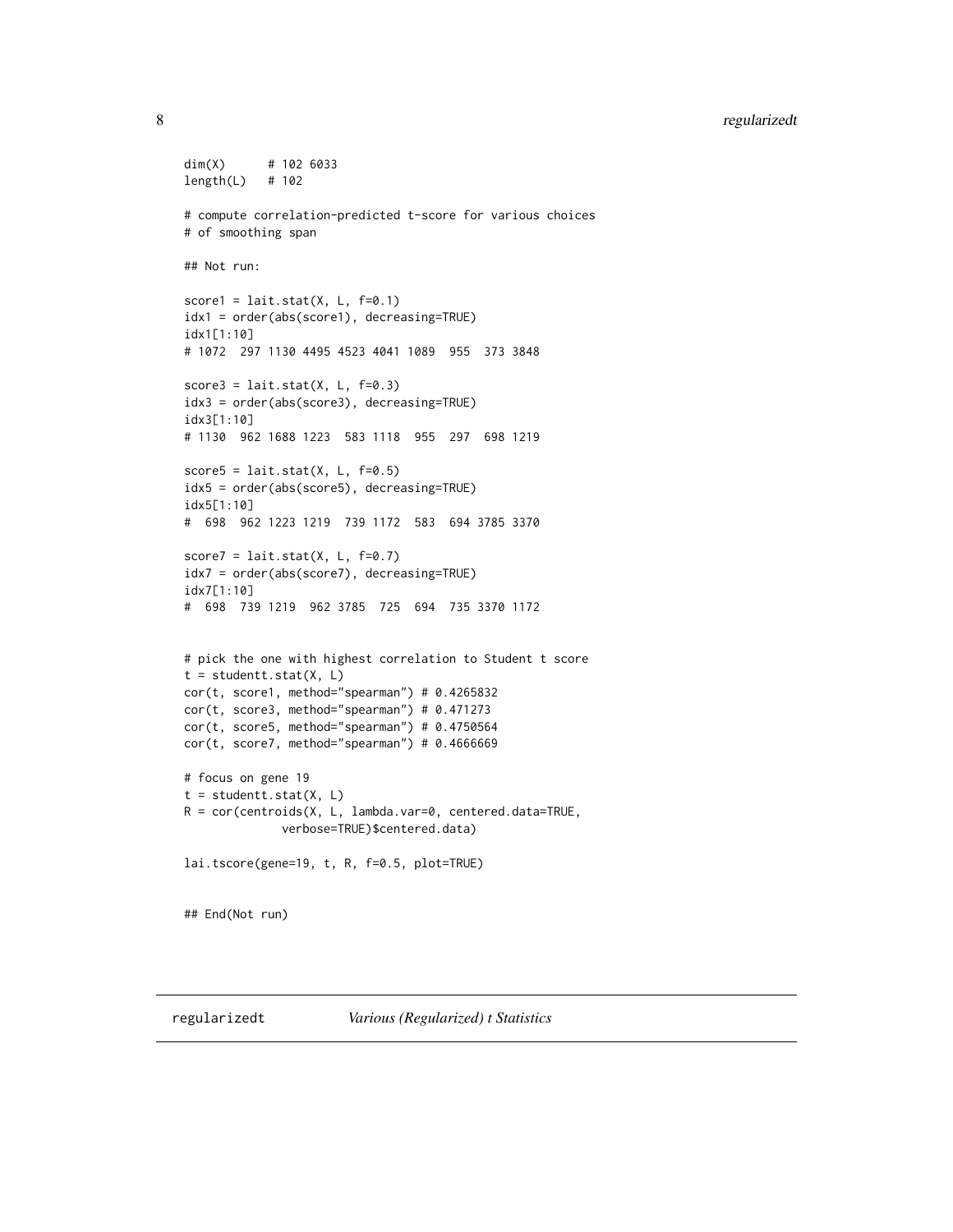# regularizedt 9

#### Description

These functions provide a simple interface to a variety of (regularized) t statistics that are commonly used in the analysis of high-dimensional case-control studies.

#### Usage

```
efront.stat(X, L, verbose=TRUE)
efront.fun(L, verbose=TRUE)
sam.stat(X, L)
sam.fun(L)
samL1.stat(X, L, method=c("lowess", "cor"), plot=FALSE, verbose=TRUE)
samL1.fun(L, method=c("lowess", "cor"), plot=FALSE, verbose=TRUE)
modt.stat(X, L)
modt.fun(L)
```
# Arguments

| X       | data matrix. Note that the <i>columns</i> correspond to variables ("genes") and the<br><i>rows</i> to samples. |
|---------|----------------------------------------------------------------------------------------------------------------|
| L.      | factor containing class labels for the two groups.                                                             |
| method  | determines how the smoothing parameter is estimated (applies only to improved<br>SAM statistic samL1).         |
| plot    | output diagnostic plot (applies only to improved SAM statistic samL1).                                         |
| verbose | print out some (more or less useful) information during computation.                                           |

#### Details

efront. \* computes the t statistic using the 90 % rule of Efron et al. (2001).

sam. \* computes the SAM t statistic of Tusher et al. (2001). Note that this requires the additional installation of the "samr" package.

samL1.\* computes the improved SAM t statistic of Wu (2005). Note that part of the code in this function is based on the R code providec by B. Wu.

modt.\* computes the moderated t statistic of Smyth (2004). Note that this requires the additional installation of the "limma" package.

All the above statistics are compared relative to each other and relative to the shrinkage t statistic in Opgen-Rhein and Strimmer (2007).

#### Value

The \*.stat functions directly return the respective statistic for each variable.

The corresponding \*.fun functions return a function that produces the respective statistics when applied to a data matrix (this is very useful for simulations).

# Author(s)

Rainer Opgen-Rhein and Korbinian Strimmer (<http://www.strimmerlab.org>).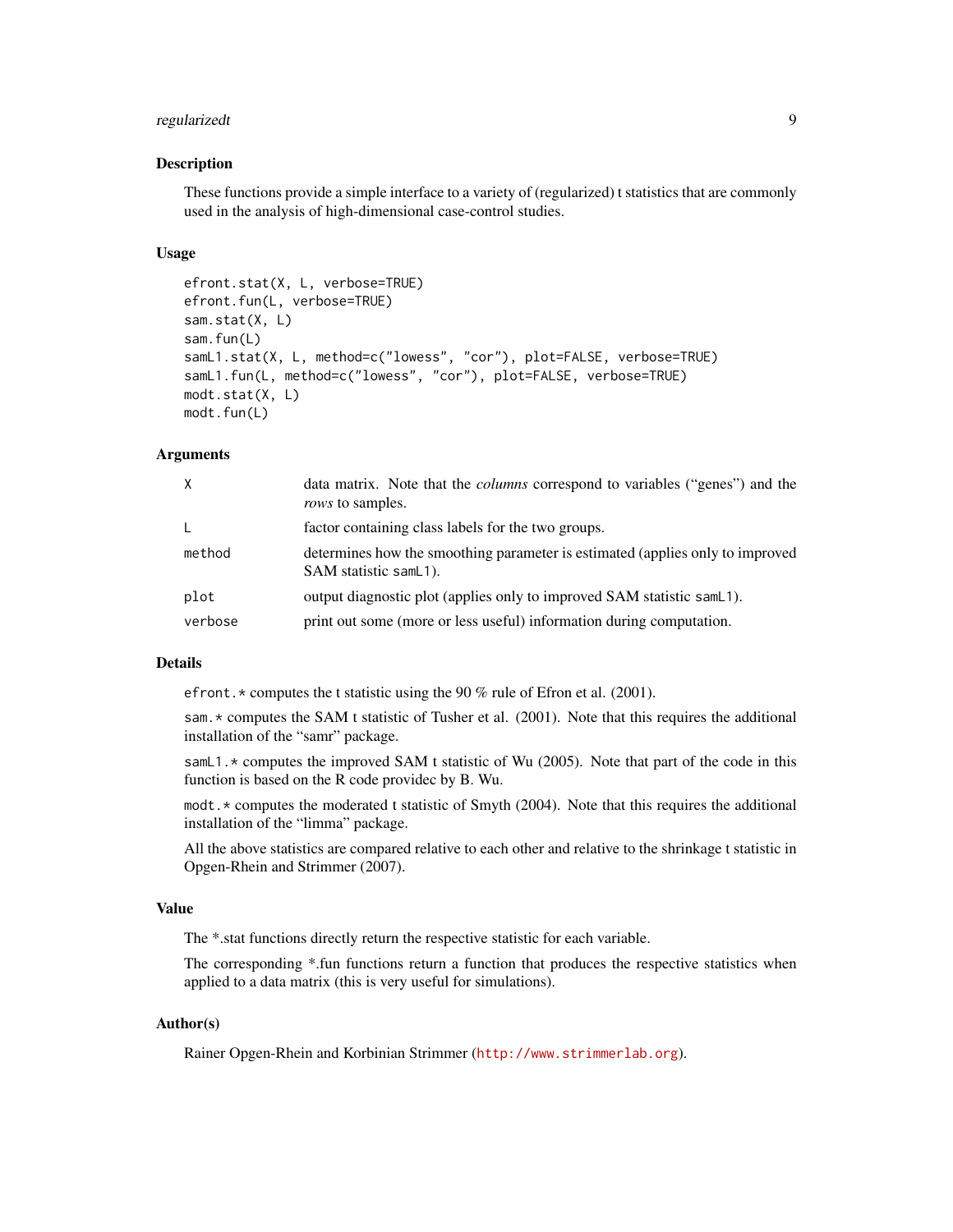#### <span id="page-9-0"></span>References

Opgen-Rhein, R., and K. Strimmer. 2007. Accurate ranking of differentially expressed genes by a distribution-free shrinkage approach. Statist. Appl. Genet. Mol. Biol. 6:9. ([https://doi.org/](https://doi.org/10.2202/1544-6115.1252) [10.2202/1544-6115.1252](https://doi.org/10.2202/1544-6115.1252))

# See Also

[diffmean.stat](#page-4-1), [studentt.stat](#page-15-1), [shrinkt.stat](#page-13-1), [shrinkcat.stat](#page-10-1).

```
# load st library
library("st")
# load Choe et al. (2005) data
data(choedata)
X <- choe2.mat
dim(X) # 6 11475
L <- choe2.L
L
# L may also contain some real labels
L = c("group 1", "group 1", "group 1", "group 2", "group 2", "group 2")# Efron t statistic (90 % rule)
score = efront.start(X, L)order(score^2, decreasing=TRUE)[1:10]
# [1] 4790 10979 11068 1022 50 724 5762 43 10936 9939
# sam statistic
# (requires "samr" package)
#score = sam.start(X, L)#order(score^2, decreasing=TRUE)[1:10]
#[1] 4790 10979 1022 5762 35 970 50 11068 10905 2693
# improved sam statistic
#score = samL1.stat(X, L)
#order(score^2, decreasing=TRUE)[1:10]
#[1] 1 2 3 4 5 6 7 8 9 10
# here all scores are zero!
# moderated t statistic
# (requires "limma" package)
#score = modt.start(X, L)#order(score^2, decreasing=TRUE)[1:10]
# [1] 4790 10979 1022 5762 35 50 11068 970 10905 43
# shrinkage t statistic
score = shrinkt.stat(X, L)
order(score^2, decreasing=TRUE)[1:10]
#[1] 10979 11068 50 1022 724 5762 43 4790 10936 9939
```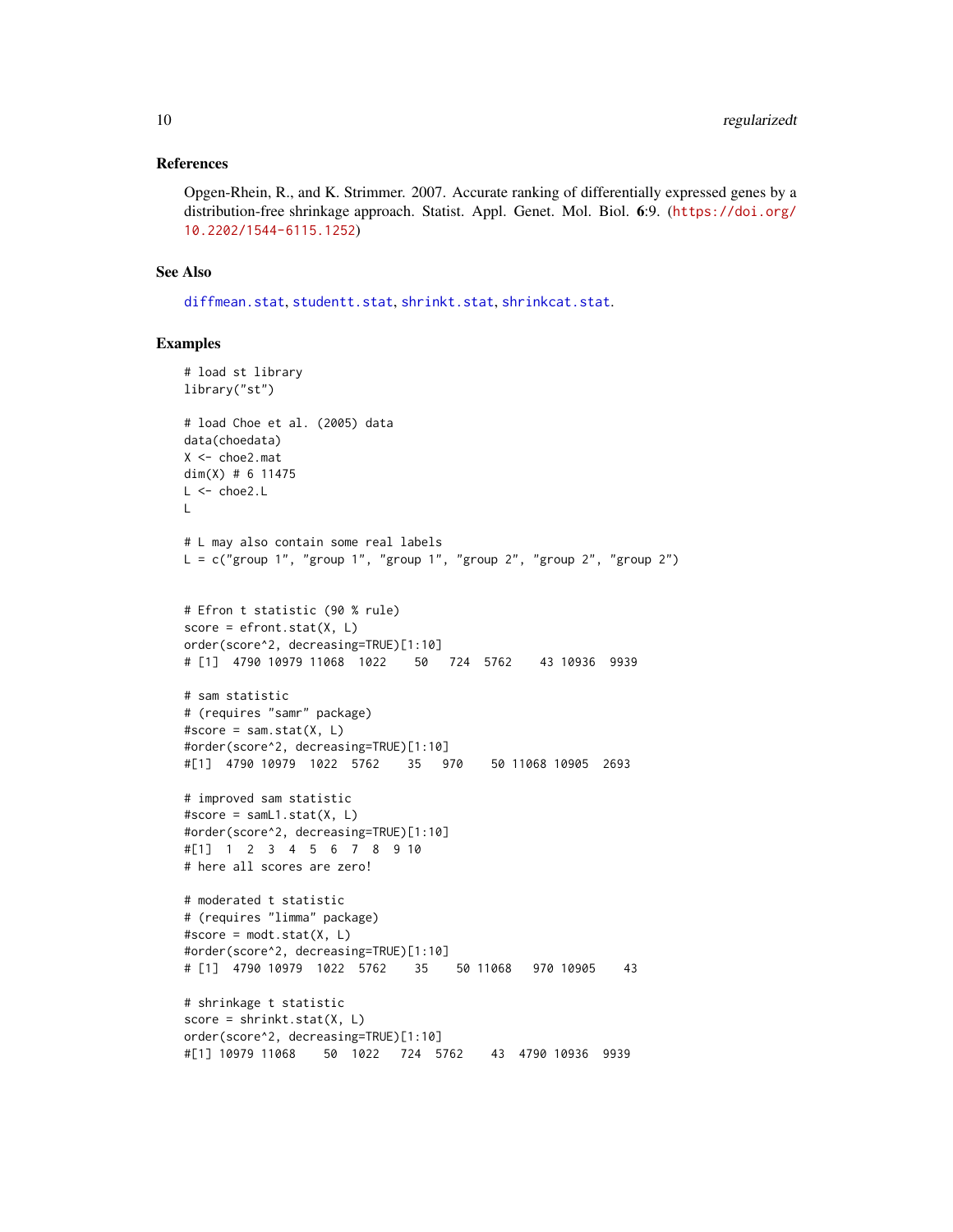<span id="page-10-1"></span><span id="page-10-0"></span>

# Description

shrinkcat.stat and shrinkcat.fun compute a shrinkage estimate of the "correlation-adjusted t score" of Zuber and Strimmer (2009).

#### Usage

```
shrinkcat.stat(X, L, lambda, lambda.var, lambda.freqs, var.equal=TRUE,
   paired=FALSE, verbose=TRUE)
shrinkcat.fun(L, lambda, lambda.var, lambda.freqs, var.equal=TRUE,
   verbose=TRUE)
```
#### Arguments

| X            | data matrix. Note that the <i>columns</i> correspond to variables ("genes") and the<br>rows to samples.                                                                 |
|--------------|-------------------------------------------------------------------------------------------------------------------------------------------------------------------------|
| $\mathsf{L}$ | factor with class labels for the two groups. If only a single label is given then a<br>one-sample CAT score against 0 is computed.                                      |
| lambda       | Shrinkage intensity for the correlation matrix. If not specified it is estimated<br>from the data. lambda=0 implies no shrinkage and lambda=1 complete shrink-<br>age.  |
| lambda.var   | Shrinkage intensity for the variances. If not specified it is estimated from the<br>data. Lambda. var=0 implies no shrinkage and Lambda. var=1 complete shrink-<br>age. |
| lambda.freqs | Shrinkage intensity for the frequencies. If not specified it is estimated from the<br>data. lambda. freqs=0 implies no shrinkage (i.e. empirical frequencies).          |
| var.equal    | assume equal (default) or unequal variances in each group.                                                                                                              |
| paired       | compute paired CAT score (default is to use unpaired CAT score).                                                                                                        |
| verbose      | print out some (more or less useful) information during computation.                                                                                                    |

#### Details

The CAT ("correlation-adjusted t") score is the product of the square root of the inverse correlation matrix with a vector of t scores. The CAT score thus describes the contribution of each individual feature in separating the two groups, after removing the effect of all other features.

In Zuber and Strimmer (2009) it is shown that the CAT score is a natural criterion to rank features in the presence of correlation. If there is no correlation, the CAT score reduces to the usual t score (hence in this case the estimate from shrinkcat.stat equals that from [shrinkt.stat](#page-13-1)).

The function [catscore](#page-0-0) implements multi-class CAT scores.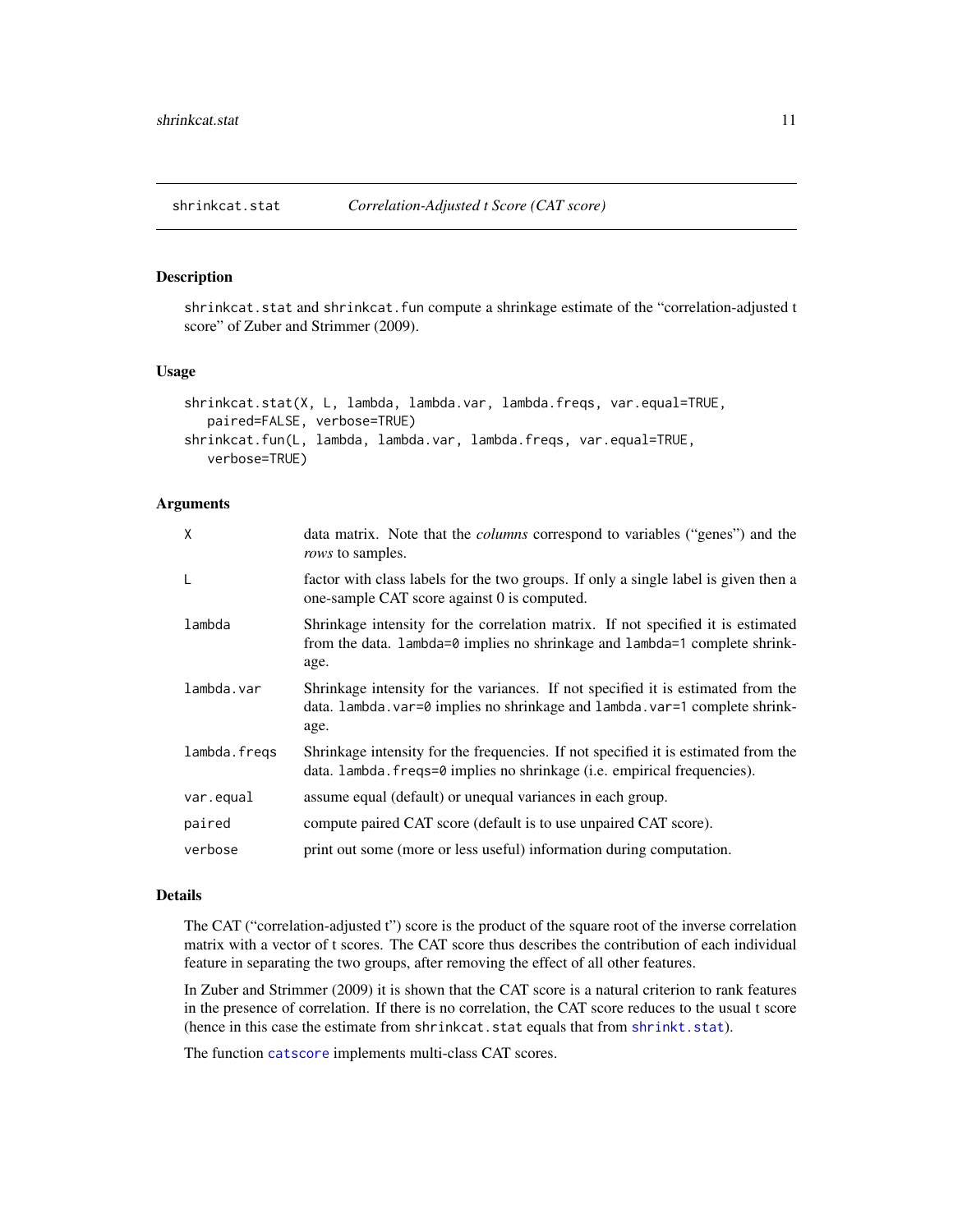# <span id="page-11-0"></span>Value

shrinkcat.stat returns a vector containing a shrinkage estimate of the "CAT score" for each variable/gene.

The corresponding shrinkcat.fun functions return a function that computes the cat score when applied to a data matrix (this is very useful for simulations).

The scale factor in the "shrinkage CAT" statistic is computed from the estimated frequencies (to use the standard empirical scale factor set lambda.freqs=0).

# Author(s)

Verena Zuber and Korbinian Strimmer (<http://www.strimmerlab.org>).

#### References

Zuber, V., and K. Strimmer. 2009. Gene ranking and biomarker discovery under correlation. Bioinformatics 25: 2700-2707. <https://doi.org/10.1093/bioinformatics/btp460>.

# See Also

[catscore](#page-0-0), [shrinkt.stat](#page-13-1), [cst.stat](#page-2-1), [lait.stat](#page-5-1).

#### Examples

# load st library

```
library("st")
# prostate data set
data(singh2002)
X =singh2002$x
L =singh2002$y
dim(X) # 102 6033
length(L) # 102
# shrinkage cat statistic
score = shrinkcat.start(X, L)idx = order(score^2, decreasing=TRUE)
idx[1:10]
# 610 364 1720 3647 3375 332 3282 3991 1557 914
# compute q-values and local false discovery rates
library("fdrtool")
fdr.out = fdrtool(as.vector(score))
sum(fdr.out \text{Squal} < 0.05)sum(fdr.out$lfdr < 0.2)
```
# compared with: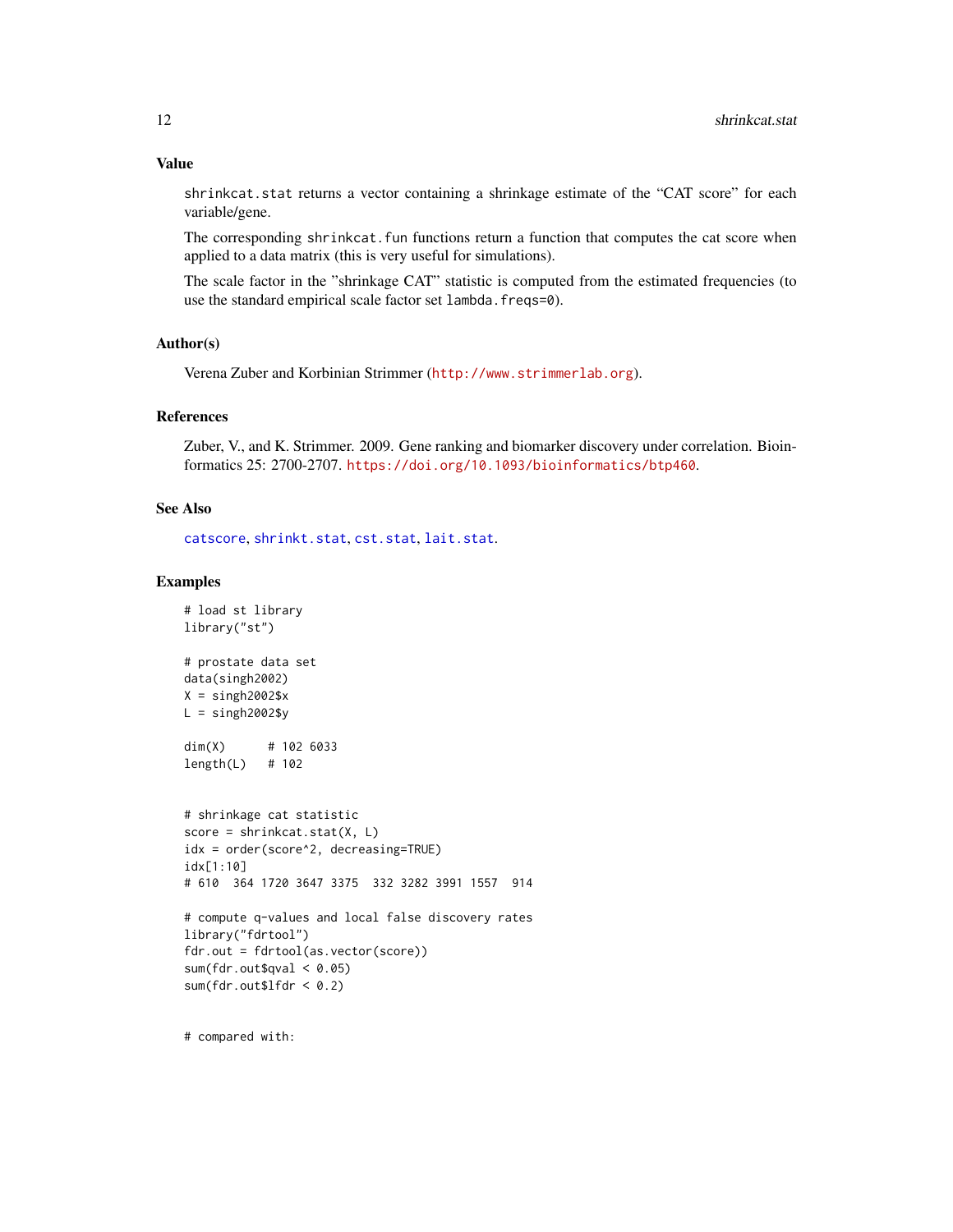#### shrinkcat.stat 13

```
# shrinkage t statistic
score = shrinkt.start(X, L)idx = order(score^2, decreasing=TRUE)
idx[1:10]
# 610 1720 3940 914 364 332 3647 4331 579 1068
# shrinkage CAT score with zero correlation among predictors
# is the same as shrinkage t
score2 = shrinkcat.stat(X, L, lambda=1)
sum((score2-score)^2)
# Student t statistic
score = student.start(X, L)idx = order(score^2, decreasing=TRUE)
idx[1:10]
# 610 1720 364 332 914 3940 4546 1068 579 4331
# shrinkage CAT score with zero correlation and no shrinkage
# is the same as student t
score2 = shrinkcat.stat(X, L, lambda=1, lambda.var=0, lambda.freqs=0,
  verbose=FALSE)
sum((score2-score)^2)
# difference of means ("Fold Change")
score = diffmean.start(X, L)idx = order(abs(score), decreasing=TRUE)
idx[1:10]
# 735 610 694 298 698 292 739 3940 702 721
## paired CAT score
# we drop two cancer cases to make samples size equal in
# the two groups to allow to compute paired statistic
X = X[1:100, ]L = L[1:100]sum(L=="cancer") # 50
sum(L=="healthy") # 50
# paired shrinkage CAT score
scat.paired = shrinkcat.stat(X, L, paired=TRUE)
# for zero correlation the paired shrinkage CAT score
# reduces to the paired shrinkage t score
score = shrinkt.stat(X, L, paired=TRUE, verbose=FALSE)
score2 = shrinkcat.stat(X, L, lambda=1, paired=TRUE, verbose=FALSE)
sum((score-score2)^2)
```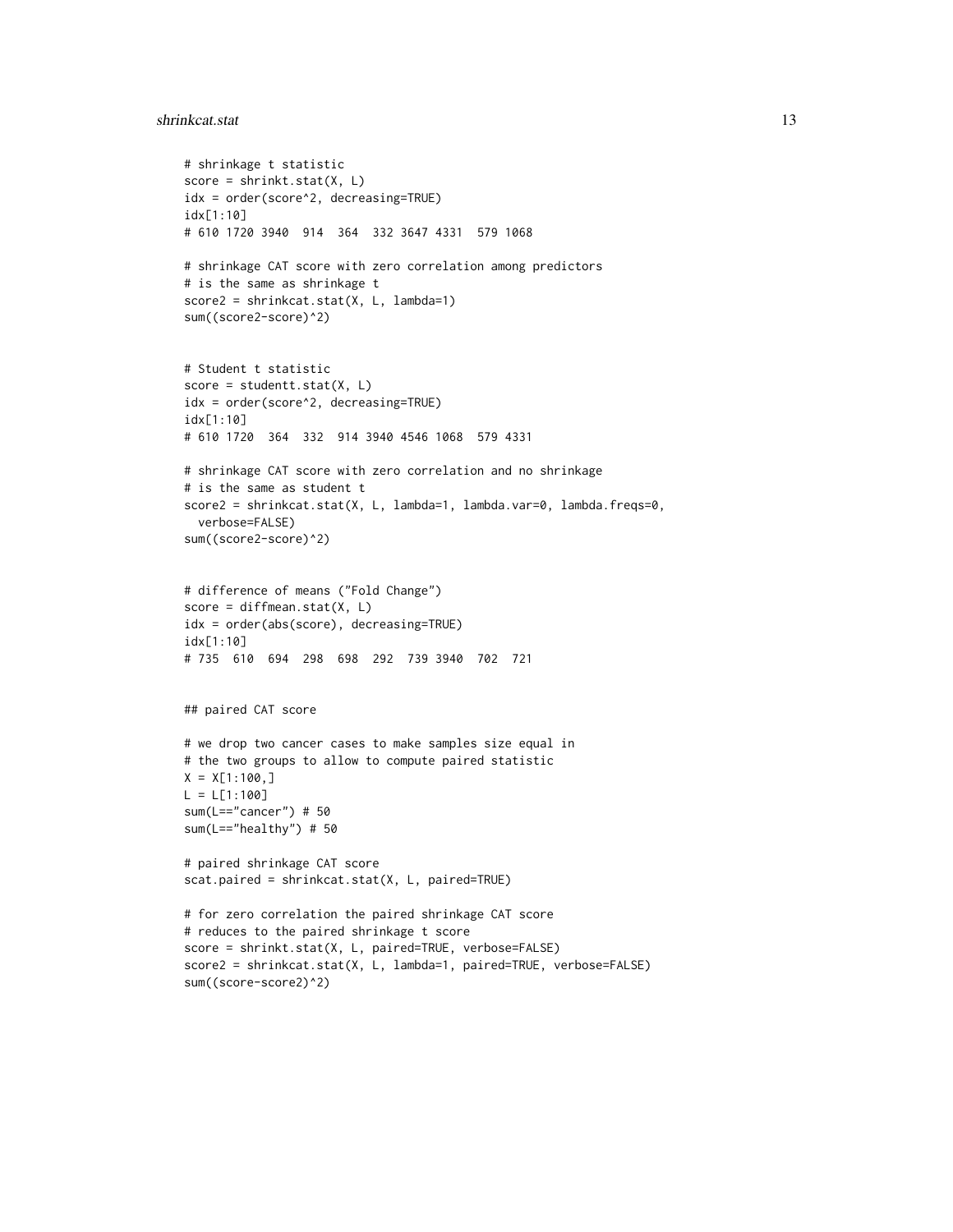<span id="page-13-1"></span><span id="page-13-0"></span>

#### Description

shrinkt.stat and shrinkt.fun compute the "shrinkage t" statistic of Opgen-Rhein and Strimmer (2007).

### Usage

```
shrinkt.stat(X, L, lambda.var, lambda.freqs, var.equal=TRUE,
   paired=FALSE, verbose=TRUE)
shrinkt.fun(L, lambda.var, lambda.freqs, var.equal=TRUE, verbose=TRUE)
```
#### Arguments

| X            | data matrix. Note that the <i>columns</i> correspond to variables ("genes") and the<br><i>rows</i> to samples.                                                          |
|--------------|-------------------------------------------------------------------------------------------------------------------------------------------------------------------------|
| $\mathsf{L}$ | factor with class labels for the two groups. If only a single label is given then a<br>one-sample t-score against 0 is computed.                                        |
| lambda.var   | Shrinkage intensity for the variances. If not specified it is estimated from the<br>data. lambda. var=0 implies no shrinkage and lambda. var=1 complete shrink-<br>age. |
| lambda.fregs | Shrinkage intensity for the frequencies. If not specified it is estimated from the<br>data. Lambda. freqs=0 implies no shrinkage (i.e. empirical frequencies).          |
| var.equal    | assume equal (default) or unequal variances in each group.                                                                                                              |
| paired       | compute paired t-score (default is to use unpaired t-score).                                                                                                            |
| verbose      | print out some (more or less useful) information during computation.                                                                                                    |

#### Details

The "shrinkage t" statistic is similar to the usual t statistic, with the replacement of the sample variances by corresponding shrinkage estimates. These are derived in a distribution-free fashion and with little a priori assumptions. Using the "shrinkage t" statistic procduces highly accurate rankings - see Opgen-Rhein and Strimmer (2007).

The "shrinkage t" statistic can be generalized to include gene-wise correlation, see [shrinkcat.stat](#page-10-1).

The scale factor in the "shrinkage t" statistic is computed from the estimated frequencies (to use the standard empirical scale factor set lambda.freqs=0).

#### Value

shrinkt.stat returns a vector containing the "shrinkage t" statistic for each variable/gene.

The corresponding shrinkt. fun functions return a function that produces the "shrinkage t" statistics when applied to a data matrix (this is very useful for simulations).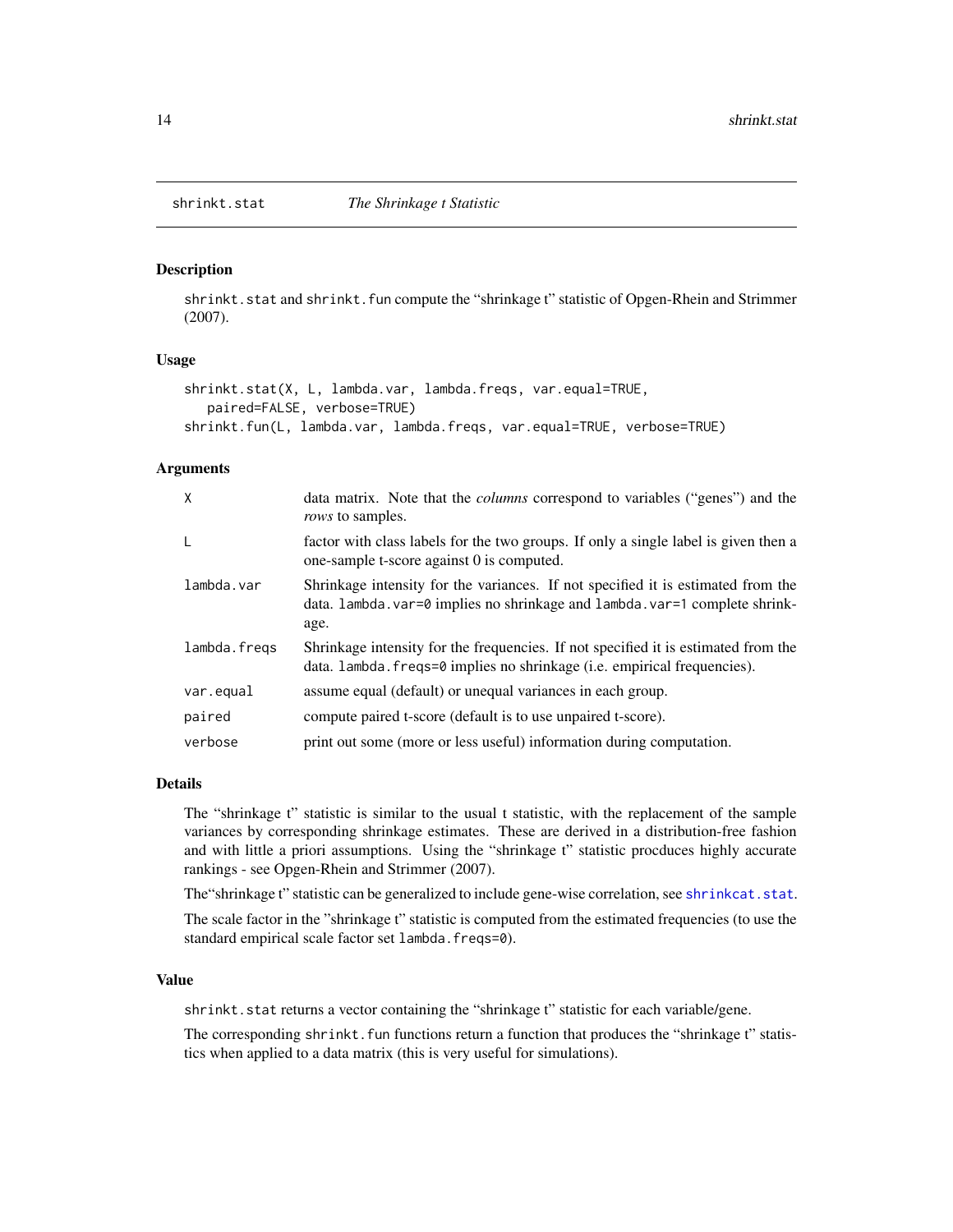#### <span id="page-14-0"></span>shrinkt.stat 15

#### Author(s)

Rainer Opgen-Rhein, Verena Zuber, and Korbinian Strimmer (<http://www.strimmerlab.org>).

#### References

Opgen-Rhein, R., and K. Strimmer. 2007. Accurate ranking of differentially expressed genes by a distribution-free shrinkage approach. Statist. Appl. Genet. Mol. Biol. 6:9. ([https://doi.org/](https://doi.org/10.2202/1544-6115.1252) [10.2202/1544-6115.1252](https://doi.org/10.2202/1544-6115.1252))

# See Also

[studentt.stat](#page-15-1), [diffmean.stat](#page-4-1), [shrinkcat.stat](#page-10-1).

```
# load st library
library("st")
# load Choe et al. (2005) data
data(choedata)
X < - choe2.mat
dim(X) # 6 11475L < - choe2.L\mathbf{L}# L may also contain some real labels
L = c("group 1", "group 1", "group 1", "group 1", "group 2", "group 2", "group 2")# shrinkage t statistic (equal variances)
score = shrinkt.stat(X, L)
order(score^2, decreasing=TRUE)[1:10]
# [1] 10979 11068 50 1022 724 5762 43 4790 10936 9939
# lambda.var (variances): 0.3882
# lambda.freqs (frequencies): 1
# shrinkage t statistic (unequal variances)
score = shrinkt.stat(X, L, var.equal=FALSE)
order(score^2, decreasing=TRUE)[1:10]
# [1] 11068 50 10979 724 43 1022 5762 10936 9939 9769
# lambda.var class #1 and class #2 (variances): 0.3673 0.3362
# lambda.freqs (frequencies): 1
# compute q-values and local false discovery rates
library("fdrtool")
fdr.out = fdrtool(score)
sum(fdr.out$qval < 0.05)
sum(fdr.out$lfdr < 0.2)
fdr.out$param
```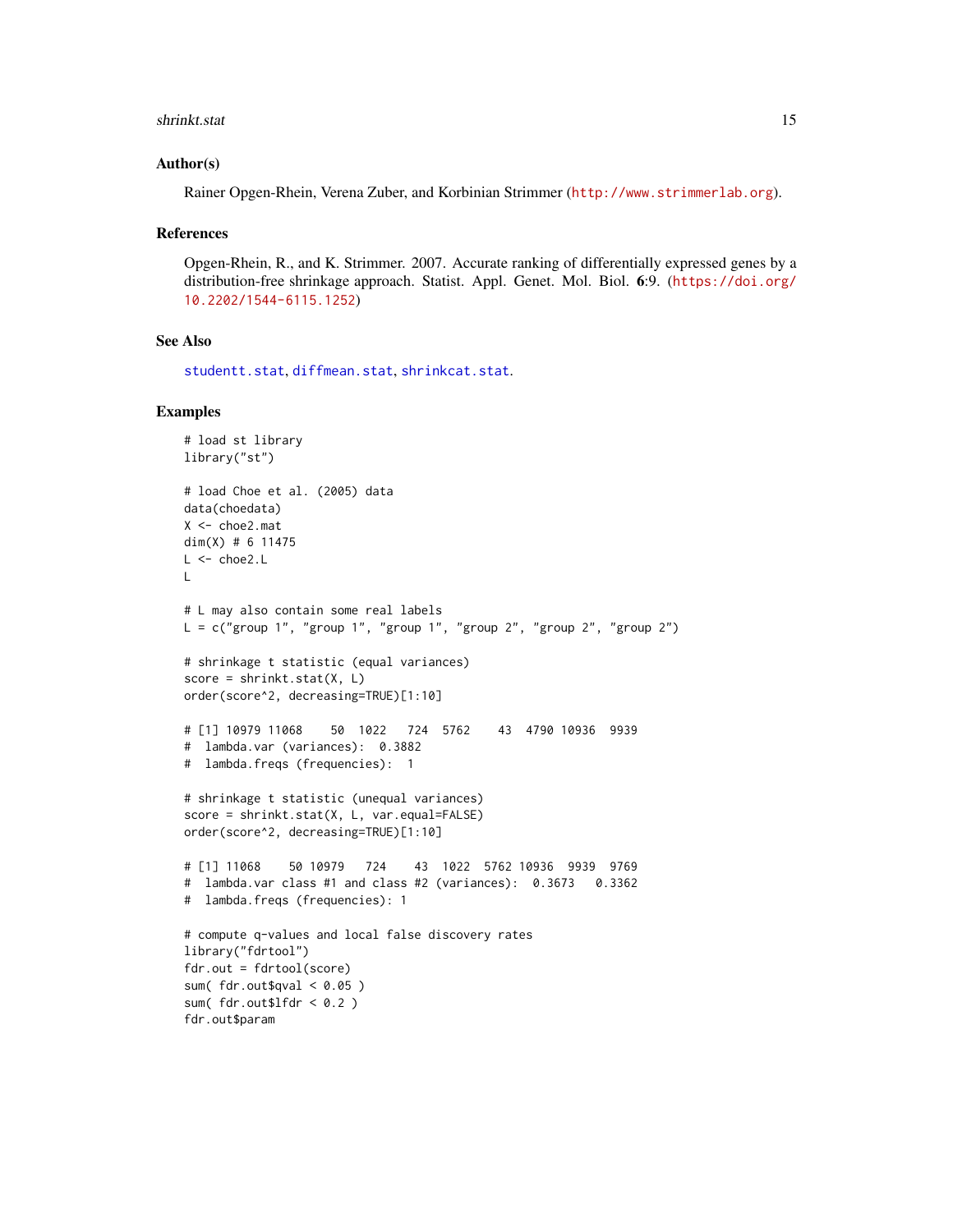```
# computation of paired t-score
# paired shrinkage t statistic
score = shrinkt.stat(X, L, paired=TRUE)
order(score^2, decreasing=TRUE)[1:10]
# [1] 50 4790 5393 11068 5762 10238 9939 708 728 68
# if there is no shrinkage the paired shrinkage t score reduces
# to the conventional paired student t statistic
score = studentt.stat(X, L, paired=TRUE)
score2 = shrinkt.stat(X, L, lambda.var=0, lambda.freqs=0, paired=TRUE, verbose=FALSE)
sum((score-score2)^2)
```
<span id="page-15-1"></span>studentt.stat *(Paired) Student t Statistic*

#### Description

These functions provide a simple interface to compute (paired) Student t statistics in the analysis of high-dimensional case-control studies.

#### Usage

studentt.stat(X, L, var.equal=TRUE, paired=FALSE) studentt.fun(L, var.equal=TRUE)

### Arguments

| X         | data matrix. Note that the <i>columns</i> correspond to variables ("genes") and the<br><i>rows</i> to samples.                   |
|-----------|----------------------------------------------------------------------------------------------------------------------------------|
| L.        | factor with class labels for the two groups. If only a single label is given then a<br>one-sample t score against 0 is computed. |
| var.equal | assume equal (default) or unequal variances in each group.                                                                       |
| paired    | compute paired t-score (default is to use unpaired t-score). d                                                                   |

# Value

The studentt.stat function returns a vector containing the t-statistic for each variable. It can be specified whether the variances in the two groups are equal. A paired t-score can also be computed.

The studentt.fun function returns a function that computes the t-score statistics when applied to a data matrix (useful for simulations).

# Author(s)

Verena Zuber and Korbinian Strimmer (<http://www.strimmerlab.org>).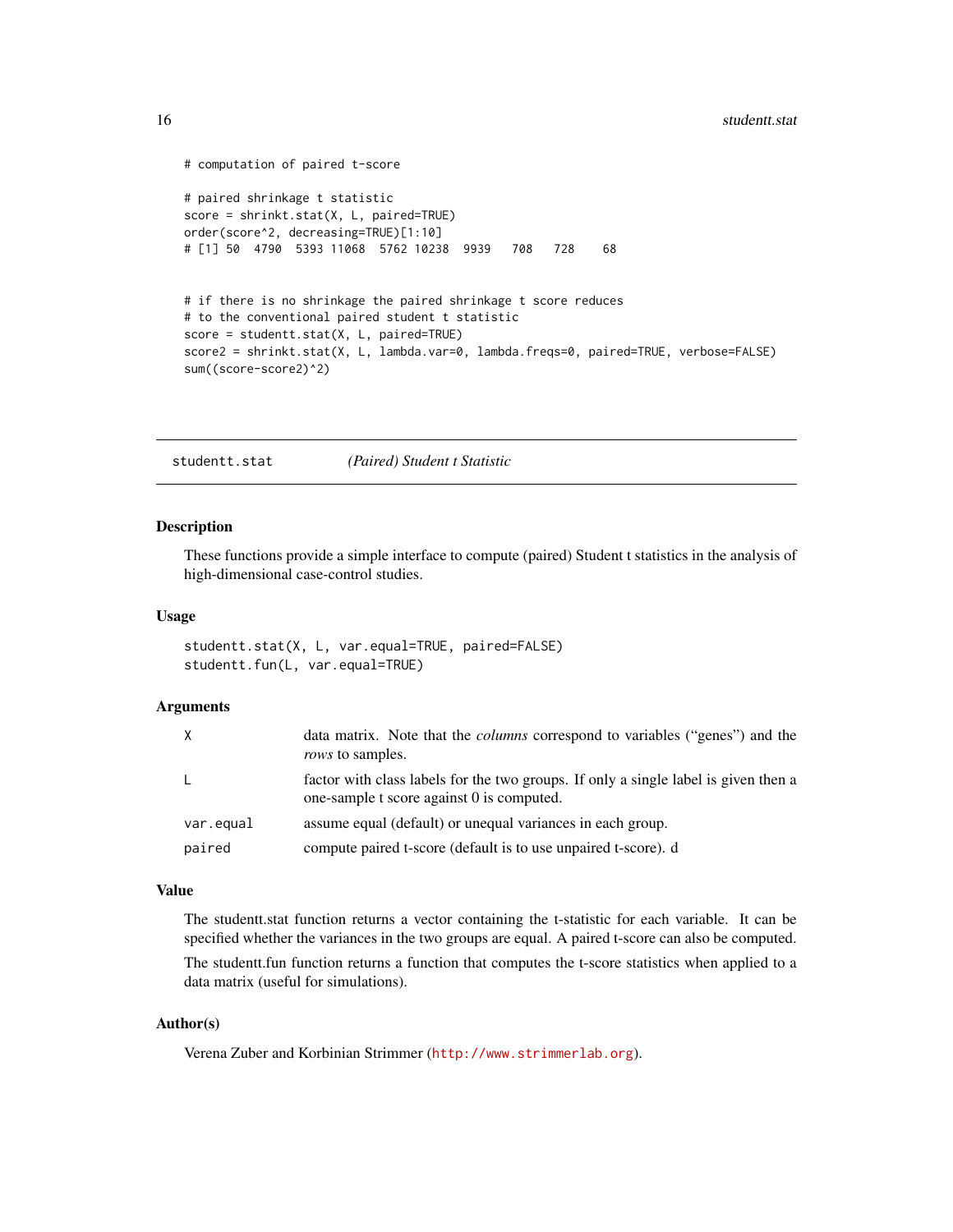#### <span id="page-16-0"></span>studentt.stat 17

# See Also

[shrinkt.stat](#page-13-1), [shrinkcat.stat](#page-10-1).

```
# load st library
library("st")
# load Choe et al. (2005) data
data(choedata)
X <- choe2.mat
dim(X) # 6 11475
L < - choe2.L\mathbf{L}# L may also contain some real labels
L = c("group 1", "group 1", "group 1", "group 2", "group 2", "group 2", "group 2")# student t statistic (equal variances)
score = student.start(X, L)order(score^2, decreasing=TRUE)[1:10]
# [1] 11068 724 9990 11387 11310 9985 9996 11046 43 50
# the same computed with standard R methods (slower!)
#score2 = apply(X, 2, function(x) t.test(x \sim L, var.equal=TRUE)$statistic)
#sum((score-score2)^2)
# student t statistic (unequal variances)
score = studentt.stat(X, L, var.equal=FALSE)
order(score^2, decreasing=TRUE)[1:10]
# [1] 11068 724 9990 11387 11310 9985 9996 11046 43 50
# the same computed with standard R methods (slower!)
#score2 = apply(X, 2, function(x) t.test(x ~ L, var.equal=FALSE)$statistic)
#sum((score-score2)^2)
# paired student t statistic
score = studentt.stat(X, L, paired=TRUE)
order(score^2, decreasing=TRUE)[1:10]
# [1] 9985 7239 5393 11387 11310 9942 10238 9996 11015 11276
```

```
# the same computed with standard R methods (slower!)
#score2 = apply(X, 2, function(x) t.test(x ~ L, paired=TRUE)$statistic)
#sum((score-score2)^2)
```